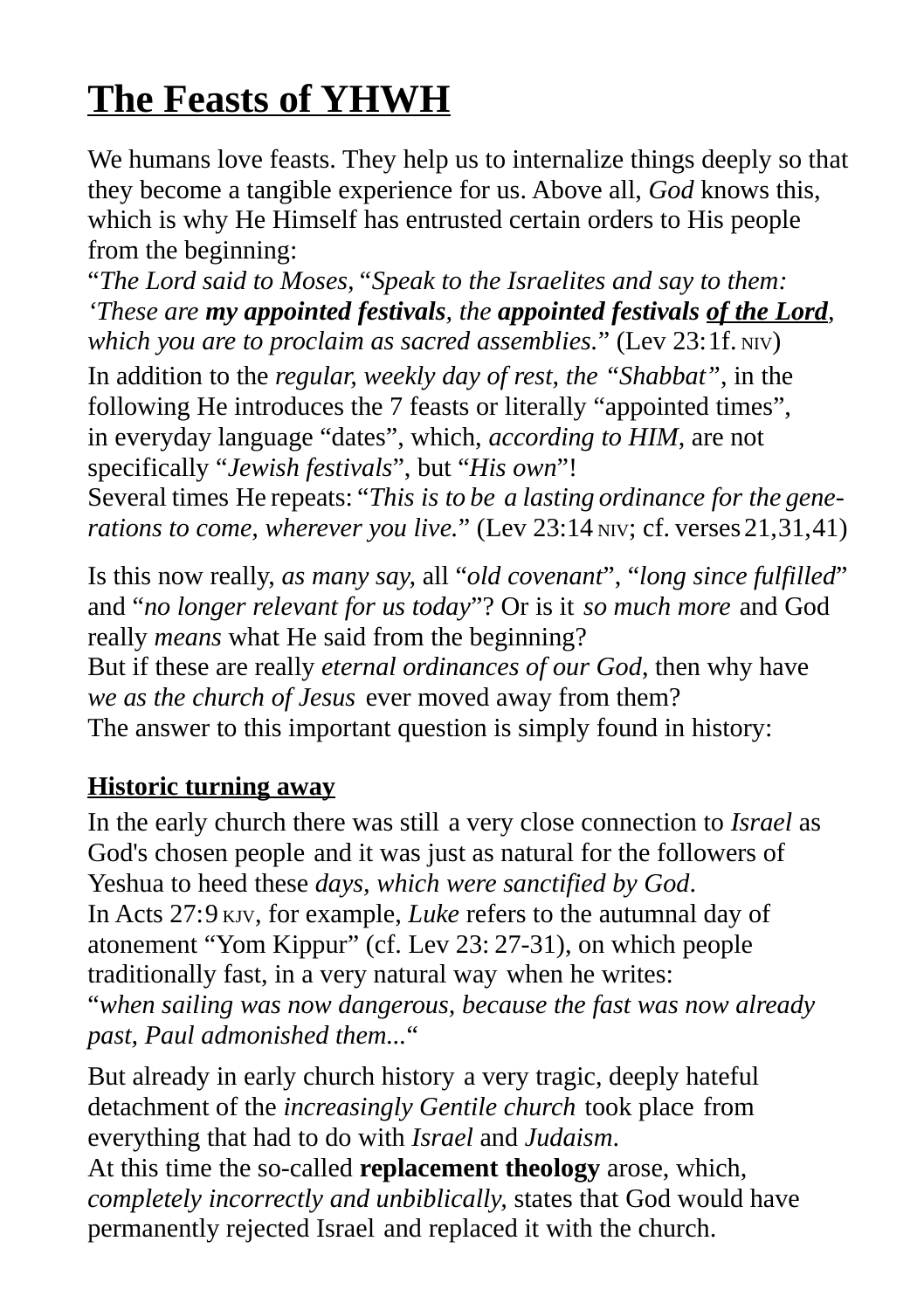That the *negative things* and curses that are pronounced in the Bible about Israel would continue to apply *literally* to the Jews, but the *positive things* and promises of salvation for Israel, however, would from now on only be understood *figuratively* and apply exclusively to the church.

While the *originally vivid movement of the followers of Yeshua* became more and more a *state church* characterized by secular hierarchy, power and control, which had distanced itself from God in many ways, also the *hatred of Israel* increased more and more.

It got to the point that in 325, at the Council of Nicaea, even Jewish Christian bishops, that means believing Jews, were *completely excluded* for the first time. (Thus, ironically, Jesus, His disciples and apostles, too, would not have had access any longer!) Hereby it is quite shocking that there were only 300 years between the foundation of the Church of Christ as a virtually *purely Jewish movement* and the point that Jews were completely excluded from its leadership!

It was at the same council where the "church" also detached itself from *God's appointed festivals* and established its own, such as *Easter*  instead of *Passover* or the *Festival of Firstfruits*.

Emperor Constantine, who was leading in all of this, wrote in this regard: "*It was declared to be particularly unworthy for this, the holiest of all festivals, to follow the custom [the calculation] of the Jews. (...) We ought not, therefore, to have anything in common with the Jews, (...) we desire, dearest brethren, to separate ourselves from the detestable company of the Jews.*" (Quoted from the letter of Emperor Constantine, found in Eusebius, Vita Const., Lib. III 18-20)

Instead of the *God-given day of rest, the Shabbat*, Sunday was designated as the "day of the Lord". In the following time occasionally even *death penalty* was enacted for keeping the Sabbath, one of the 10 commandments of God!

All this was a *deeply sinful turning away from God Himself and many of His ordinances*, of which frighteningly hardly any repentance and reversal has taken place in the church until today!

Just like *the Jews in Jesus' time* (cf. Mk 7:7f.), *we equally* still hold on firmly to these *purely man-made traditions*, while we partly completely ignore God's commandments. We let ourselves be seduced by the power of tradition, from which we do not want to detach.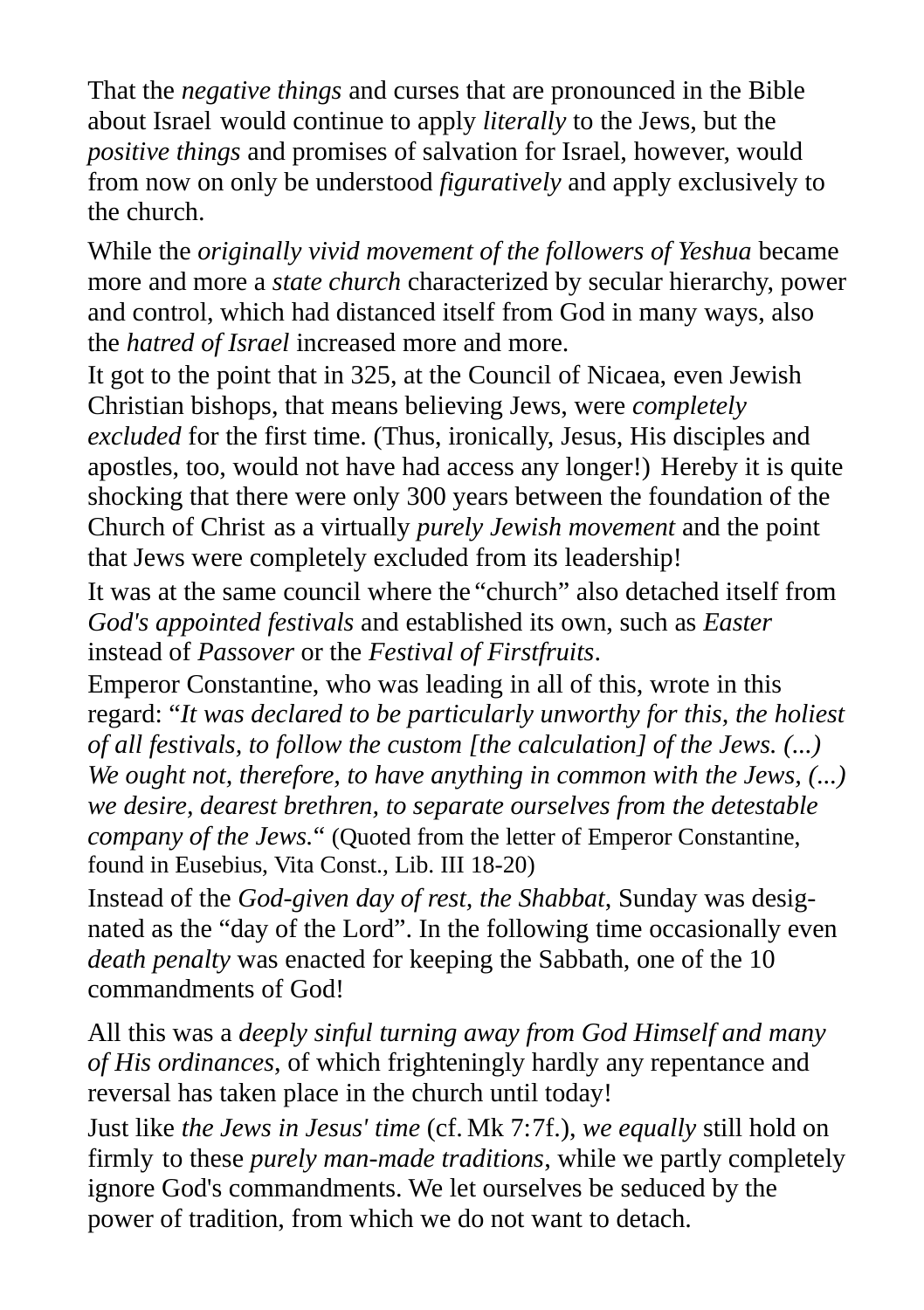To this day, the majority of us prefer to celebrate Christmas and *Easter, a festival that is even named directly after a pagan goddess (the spring goddess Eostre or Astarte)*, than to turn back to the times that God consciously and prophetically has set, as we will see further below.

However, all of this is not just about *festivals perse*, but *much more deeply* also about *our true identity as the church of Jesus*, which is deeply connected and inseparably linked to *His people Israel*, the noble olive tree into which we are grafted! (Cf.Rom11) - *Historically, presently,* but above all also *concerning the coming age* when Jesus will return and take up His rule on earth. (Cf. Rev 20:6, 5:10, Dan 7:18)

#### **Promised restoration**

But not least *because of this*, God is in the process of restoring things that had been buried over many centuries.

Yeshua promised for the time immediately before His return: "*Elias truly shall first come, and restore all things.*" (Mt 17:11 KJV) Correspondingly, Peter announced that the Messiah would remain in heaven "*until the times of restitution of all things, which God hath spoken by the mouth of all his holy prophets since the world began.*" (Acts 3:21 KJV)

So we see that *what the prophets have revealed long ago* is by no means *finished*, but points straight to the *coming, messianic time of Yeshua's (thousand year) reign on earth.*

Another passage says of this time:

"*The Lord will be king over the whole earth. (...)* 

*Then the survivors from all the nations that have attacked Jerusalem will go up year after year to worship the King, the Lord Almighty, and to celebrate the Festival of Tabernacles.*" (Sach 14: 9.16 NIV)

Thus, *even with regard to the festivals* we see that a wonderful restoration will take place worldwide in the coming age, when *all peoples* will pilgrimage to Jerusalem for the autumnal *Feast of Tabernacles* (Lev 23: 33ff.) and worship the true king there.

Yet, *already now* God is beginning to emphasize these *His feasts* in a completely new way in the worldwide body of Christ and to restore them in a way *according to the New Covenant*.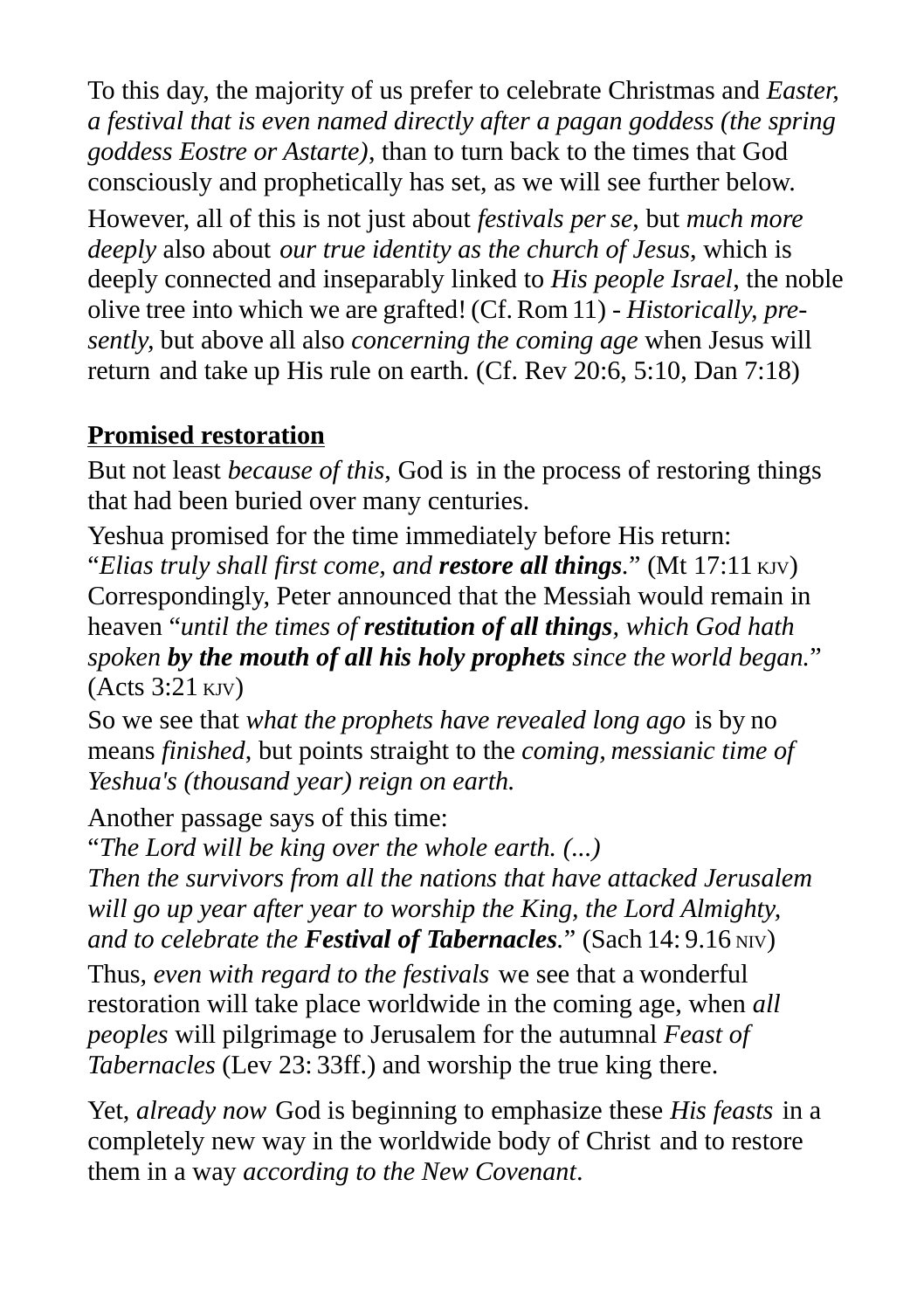This is by no means about *mere legalism, that we do a religious act according to the letter*, but about what these eternal ordinances of God *ultimately point to*!

Just as *Paul* writes that we should "*let no man therefore judge*" us because of any feast days, which are above all "*a shadow of things to come; but the body* [or *real fulfillment*] *is of Christ.*" (Col 2:16f. KJV)

# **Prophetic fulfillment of the feast days**

And indeed, *from the very beginning* all of these festivals point to **the most important key events in God's plan of salvation**!

- The *spring festivals* to Yeshua's *first coming,* and the *autumn festivals* to His *second coming*!

The biblical year explicitly begins *in spring* with the month of Nisan. (Cf. Ex 12:2; Est 3:7)

(And, *by the way,* **not***,* as in *Jewish tradition,which sadly has likewise moved away from God's Word,* in *autumn* with the "*only so-called*" *New Year's festival* "*Rosh HaShana*"!)

Thereupon the *four spring festivals* follow.

But the prophetic meaning of the festivals is *not only general*, but Jesus so far fulfilled them all even **exactly on the respective days**!!!

Exactly on **Passover**, even at the exact hour when the lambs were to be slaughtered in the temple, He sacrificed Himself on the cross as the perfect Passover lamb! (Cf. 1Cor 5:7)

Exactly on the **Festival of Firstfruits**, three days later, He was "*raised from the dead*" as "*the firstfruits of those who have fallen asleep.*" (1 Cor 15:20 NIV, cf. Acts 26:23)

Exactly on the feast of **Shavuot** (Pentecost), which is *a first, small harvest festival*, He sent the Holy Spirit "*and the same day there were added unto them about three thousand souls.*" (Acts 2:41 KJV)

The four spring festivals are followed by a long *summer break*, which indicates *the current time between His first and second coming*, before the autumn festivals come, which *also from an agricultural point of view* end up the harvest cycle.

But if Jesus has fulfilled the *first four spring feasts* **on exactly those days**, we can expect that He will also do the same with the *remaining three autumn feasts*!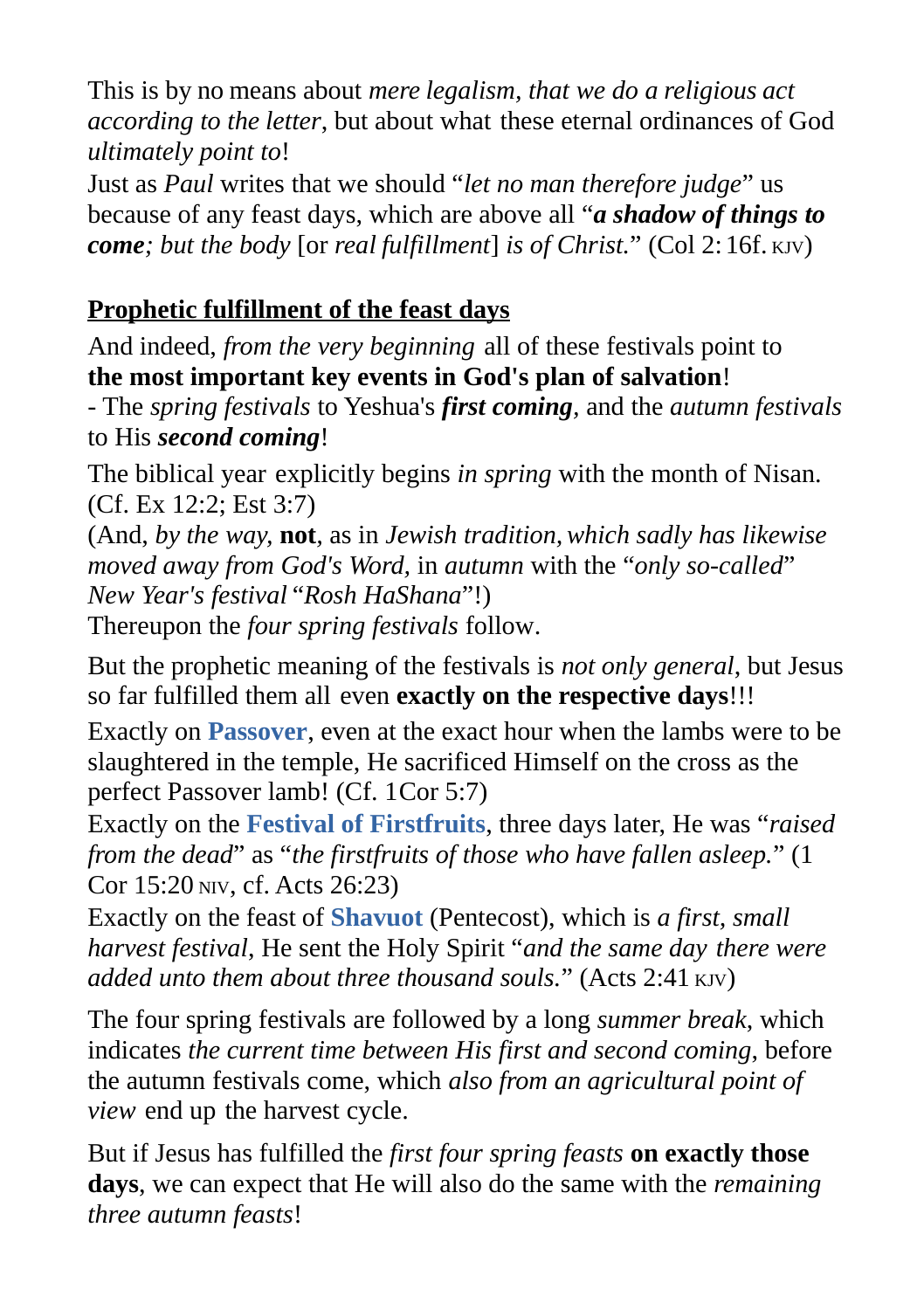### **The significance of the Autumn Festivals**

The **Feast of Trumpets, Yom Terua**, on which God orders "*a memorial of blowing of trumpets*" (Lev 23:24 KJV), primarily points to the upcoming event of *Yeshua's return*!

Who promises: "*Immediately after the tribulation of those days (...) shall all the tribes of the earth mourn, and they shall see the Son of man coming in the clouds of heaven with power and great glory. And he shall send his angels with a great sound of a trumpet, and they shall gather together his elect...*" (Mt 24: 29-31 KJV) Paul confirms in the same context: "*In a moment, in the twinkling of an eye, at the last trump: for the trumpet shall sound, and the dead shall be raised incorruptible, and we shall be changed.*" (1Cor 15:52 KJV)

The holy and awesome dimension of this *day of judgment and appearance of Jesus in glory,* when He will return after two "millennial days", is already foreshadowed in the appearance of God at Sinai, where itsays: "*On the morning of the third day there was thunder and lightning, with a thick cloud over the mountain, and a very loud trumpet blast. Everyone in the camp trembled. (...) Mount Sinai was covered with smoke, because the Lord descended on it in fire. The smoke billowed up from it like smoke from a furnace, and the whole mountain trembled violently. As the sound of the trumpet grew louder and louder, Moses spoke and the voice of God answered him.*" (Ex 19:16-19 NIV)

*One* very important dimension of the symbolic meaning of the shofar horn is, *as it is also revealed at the end of the Bible*, **the voice or speaking of God**.

(Cf. Rev 1:10 KJV: "*I was in the Spirit on the Lord's day, and heard behind me a great voice, as of a trumpet*"; Rev 4:1 KJV: "*and the first voice which I heard was as it were of a trumpet talking with me; which said, Come up hither, and I will shew thee things which must be hereafter.*")

*A second, related, eschatological* dimension of it is the reference to the *time of the 7 trumpets* from Revelation 8, that means a prophetic announcement of the coming time of tribulation for the world, which will be profoundly shaken and changed in the course of it.

(Cf. Rev 10:11 NIV: "*Then I was told,* "*You must prophesy again about many peoples, nations, languages and kings.*")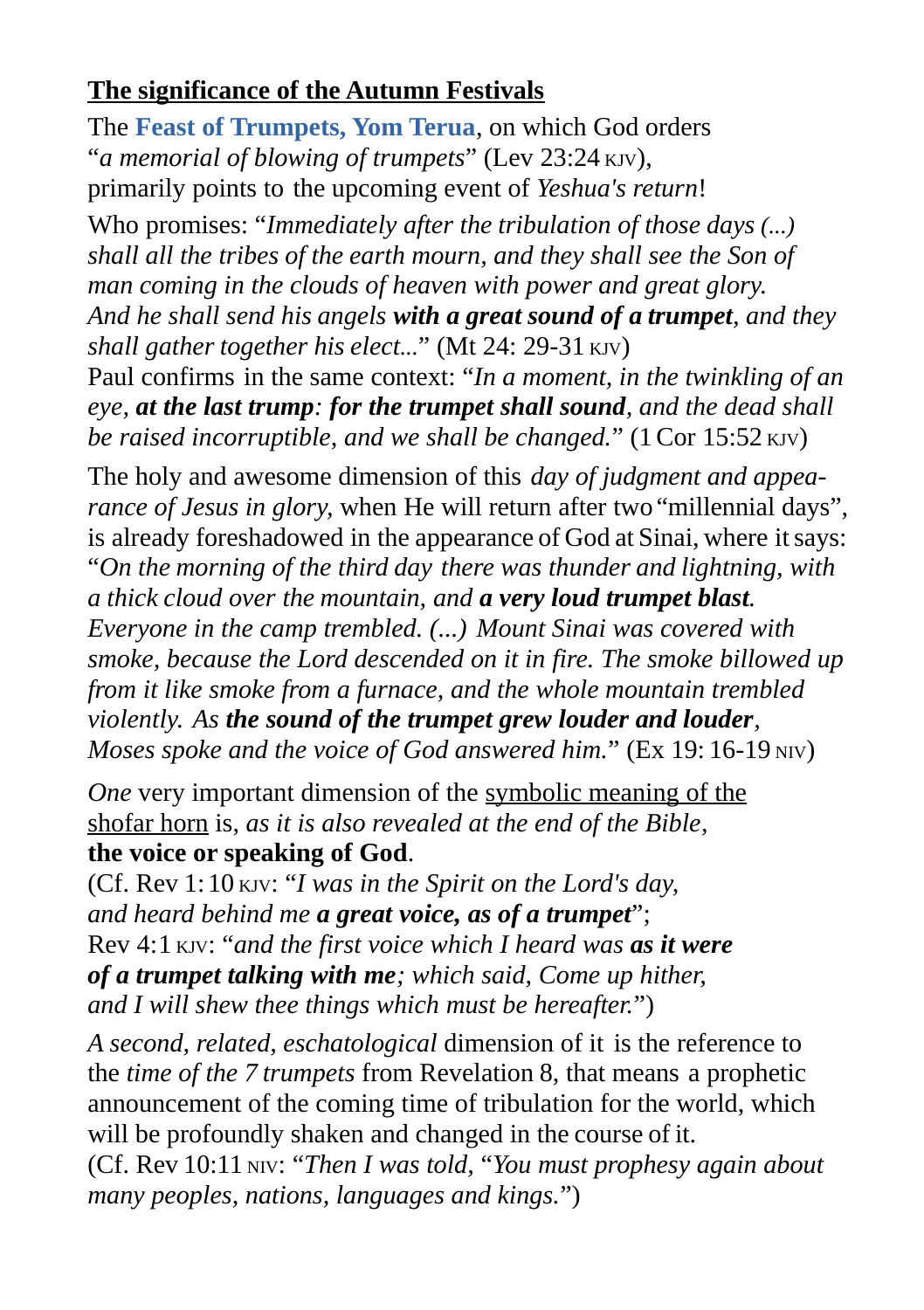But *especially for the church* this day is *already now* a reminder to listen to the call of God, Who is currently calling us *for example* out of *"Babylon", the system of the world, where self-centeredness, pride, serving mammon, fornication and the like reign*, unto Him and His rest. Also in view of the coming shakings and the ultimate fall of this worldwide system.

Just like His call to the sleeping virgins to wake up because the King is coming!

The Feast of Trumpets, Jom Terua, ultimately points to the confrontation with *God's truth* and ultimately *Jesus personally*, since "*we shall all stand before the judgment seat of Christ*" and "*every one of us shall give account of himself to God.*" (Rom 14, 10-12 NIV) It heralds a (10-day) period of self-examination, penitence and repentance until the Day of Atonement, Yom Kippur, with the aim of coming clean with God anew.

Ultimately, this will be fulfilled on a large scale when Jesus returns and the whole world, *but also His people*, will be confronted with Him *as He really is*. At this point it all results in the **Day of Atonement, Yom Kippur**, which follows 10 days later: The only time in the entire year on which the high priest once entered the Holy of Holies to obtain atonement for the sins of the entire people.

So this day also indicates that *his people as a whole, not just individually*, will come to terms and be completely reconciled with Him. - The *full number of the believers from the nations who are "grafted in"* **and** the *natural descendants of Israel who will be saved on a grand scale* will come in complete humility, obedience, love and unity with God and with one another!

(Cf. Rom 11: 26 NIV: "*and in this way all Israel will be saved. As it is written: "The deliverer will come from Zion; he will turn godlessness away from Jacob.*"

Jer 31: 33f. NIV: "*This is the covenant I will make with the people of Israel after that time," declares the Lord. "I will put my law in their minds and write it on their hearts. I will be their God, and they will be my people. No longer will they teach their neighbor, or say to one another, 'Know the Lord,' because they will all know me, from the least of them to the greatest," declares the Lord. "For I will forgive their wickedness and will remember their sins no more.*"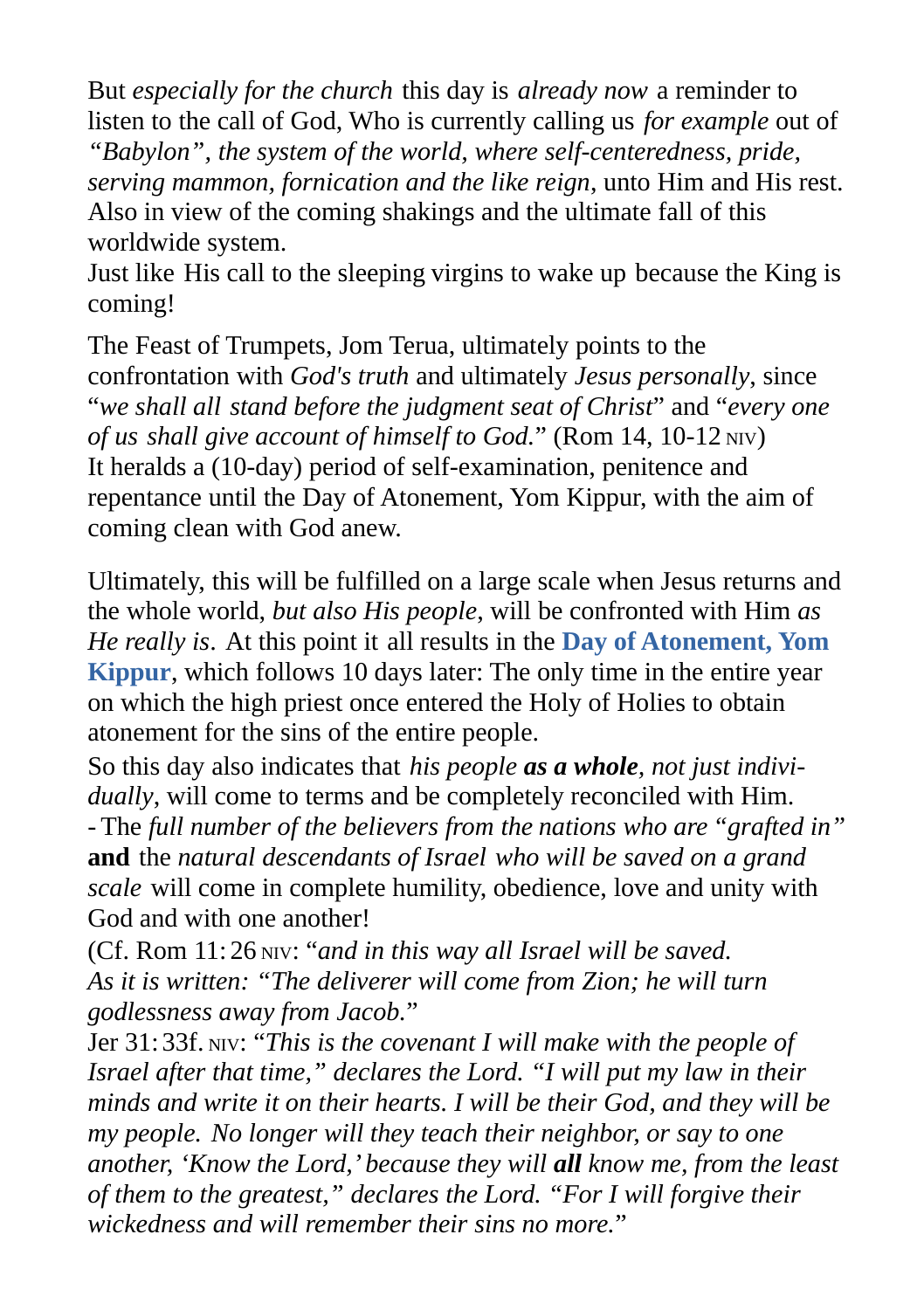Eze 36: 25-27 NIV: "*I will sprinkle clean water on you, and you will be clean; I will cleanse you from all your impurities and from all your idols. I will give you a new heart and put a new spirit in you; I will remove from you your heart of stone and give you a heart of flesh. And I will put my Spirit in you and move you to follow my decrees and be careful to keep my laws.*")

The final **Feast of Tabernacles, Sukkot**, is a *huge festival of joy* (cf. Lev 23:40 NIV: "*you are to (...) rejoice before the Lord your God for seven days.*") and a *final, great harvest festival* (cf. Ex 23:16), where we will probably thank and praise God forever for the *last great harvest from all nations*, which will yet come in fully in the last days!

It is especially also a festival for the *nations* who are promised to pilgrimage in flocks to Jerusalem for this purpose. (Cf. Zech 14: 16ff.) Since it is one of the *three* "*pilgrimage festivals*", just like Passover and Shavuot, of which it is commanded:

"*Three times a year all your men are to appear before the Sovereign* Lord, the God of Israel." (Ex34:23NIV)

It has therefore a special relation to *Jerusalem*. Which is why it has *particular importance* to be *there* at this certain time, similarly like it was *already in the past* on Passover, when Yeshua was crucified *there*, and on Pentecost, when the Holy Spirit fell on the crowd *there*. (Cf. Acts 1: 4)

... How fascinating it is that *long before Jerusalem even existed as a city*, God already spoke in His foreknowledge: "*Then there shall be a place which the LORD your God shall choose to cause his name to dwell there; thither [to there] shall ye bring all that I command you;*" (Deut 12: 11 KJV)

Furthermore, Sukkot indicates above all *the great, joyful "Wedding Feast of the Lamb*". (Cf. Rev 19:7 NIV:

"*Let us rejoice and be glad and give him glory! For the wedding of the Lamb has come, and his bride has made herself ready.*") If you will, *we as the Bride of Christ* therewith already have a "wedding date" with our King and Bridegroom Yeschua, even if we do not yet know *which year* it will be.